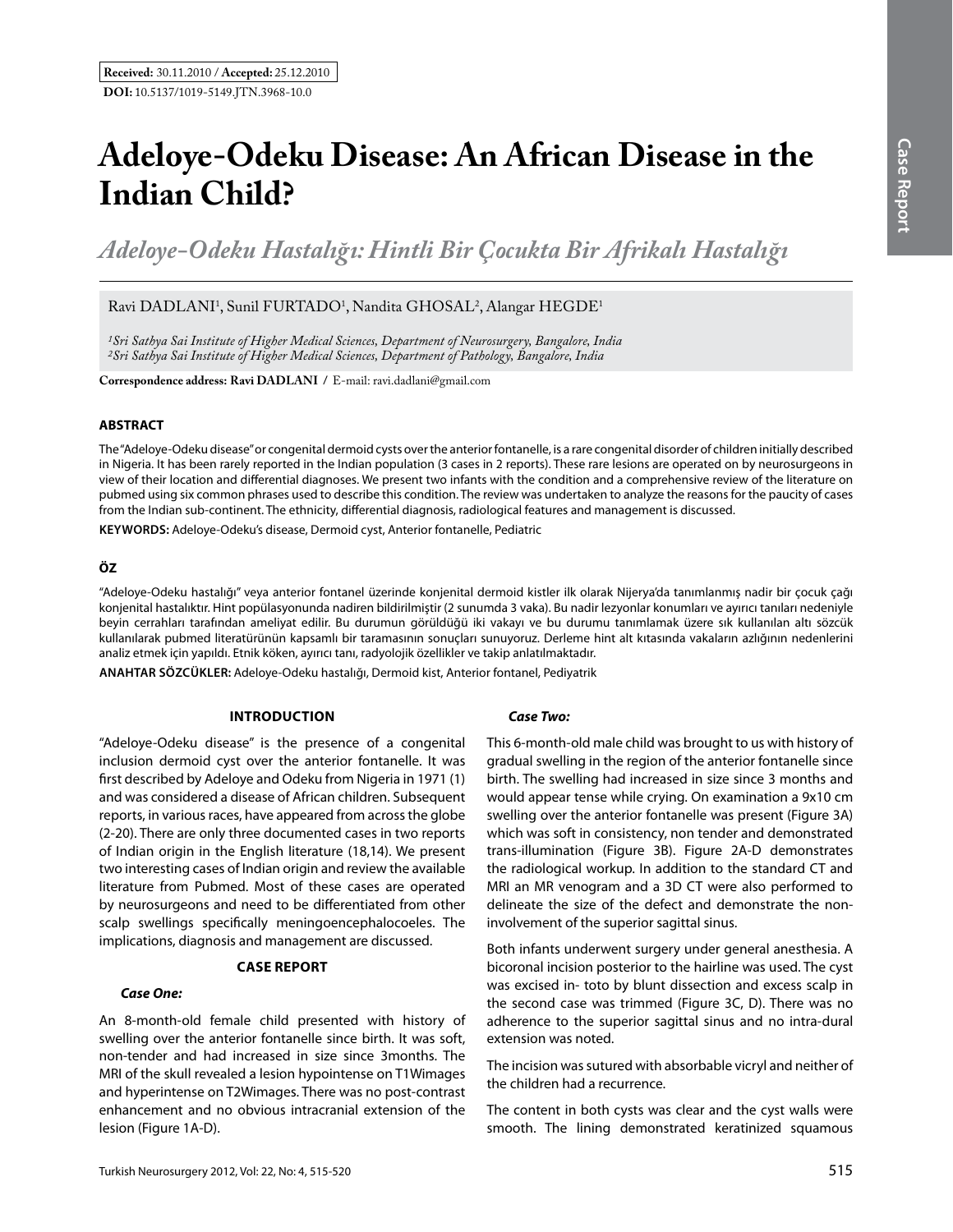epithelium and formation of hair follicles and eccrine glands (Figure 4A,B).

# **Discussion**

The Adeloye-Odeku disease (1) has been described by various

terms (1-20). A pubmed literature review was carried out with the 6 commonest phrases outlined below and a total of 20 reports (of which 2 were epidermoids and were omitted from the review) were identified in literature: dermoid cyst over anterior fontanelle (1,3,10,11,12,16,17,20) (8 reports),



Figure 1: A, B) Reveal the coronal and sagittal T2 weighted images of case 1. C, D) A subgaleal cyst is visualized over the anterior fontanelle with no post contrast enhancement.



Figure 2: Depicts the radiology in case 2. A,B) reveal the axial and coronal characteristics of the cyst filled with csf intensity. **C, D)** depict the asymmetric enlargement of the anterior fontanelle more on the right side. **E)** depicts the 3D CT reconstruction of the same and in f the MR venogram is depicted with demonstration of negative involvement of the superior sagittal sinus.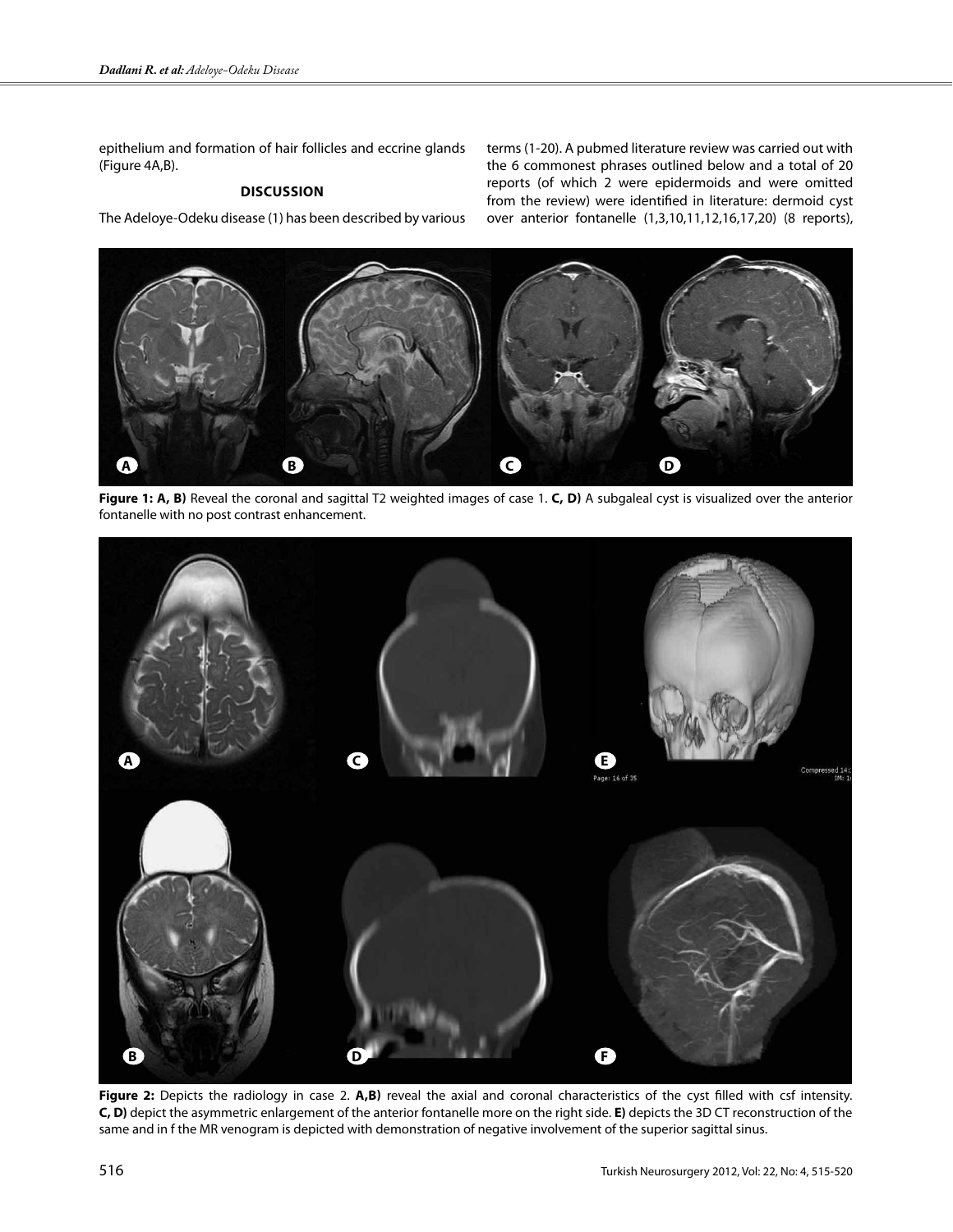

**Figure 4:** Paraffin section of **Case1 (a)** and **Case 2 (b)** showing cyst wall lined by keratinized squamous epithelium and formation of hair follicles (curved arrow) and eccrine glands (straight arrow). (Hematoxylin & Eosin x100).

Congenital inclusion cysts over the anterior fontanel (6, 7,14,15,19) (6 reports), Congenital inclusion cyst of the subgaleal space (2,4,5,7,9) (4 reports), congenital bregmatic cysts (bregmatic inclusion cysts / bregmatic dermoid cysts) (one report) (18). This data was scrutinized predominantly for ethnicity, country of origin and sex predeliction (Table I). The number of reports against each phrase has been mentioned in parenthesis. This different reports with demonstrates the need for unified nomenclature in medical literature for rare conditions to aid relevant research.

About 20% of all scalp dermoids have been found in this location in a large series and it is thus said to be the commonest site on the scalp for dermoids (16). The preponderance to this location has been related to a greater chance of epithelial displacement at suture sites especially since the anterior fontanelle is the largest fibrous membrane suture in the skull (20).

This condition was initially associated with the race of origin of the children. The earlier reports were mainly from Africa, especially Nigeria (1, 5, 9,14). Over 229 cases of this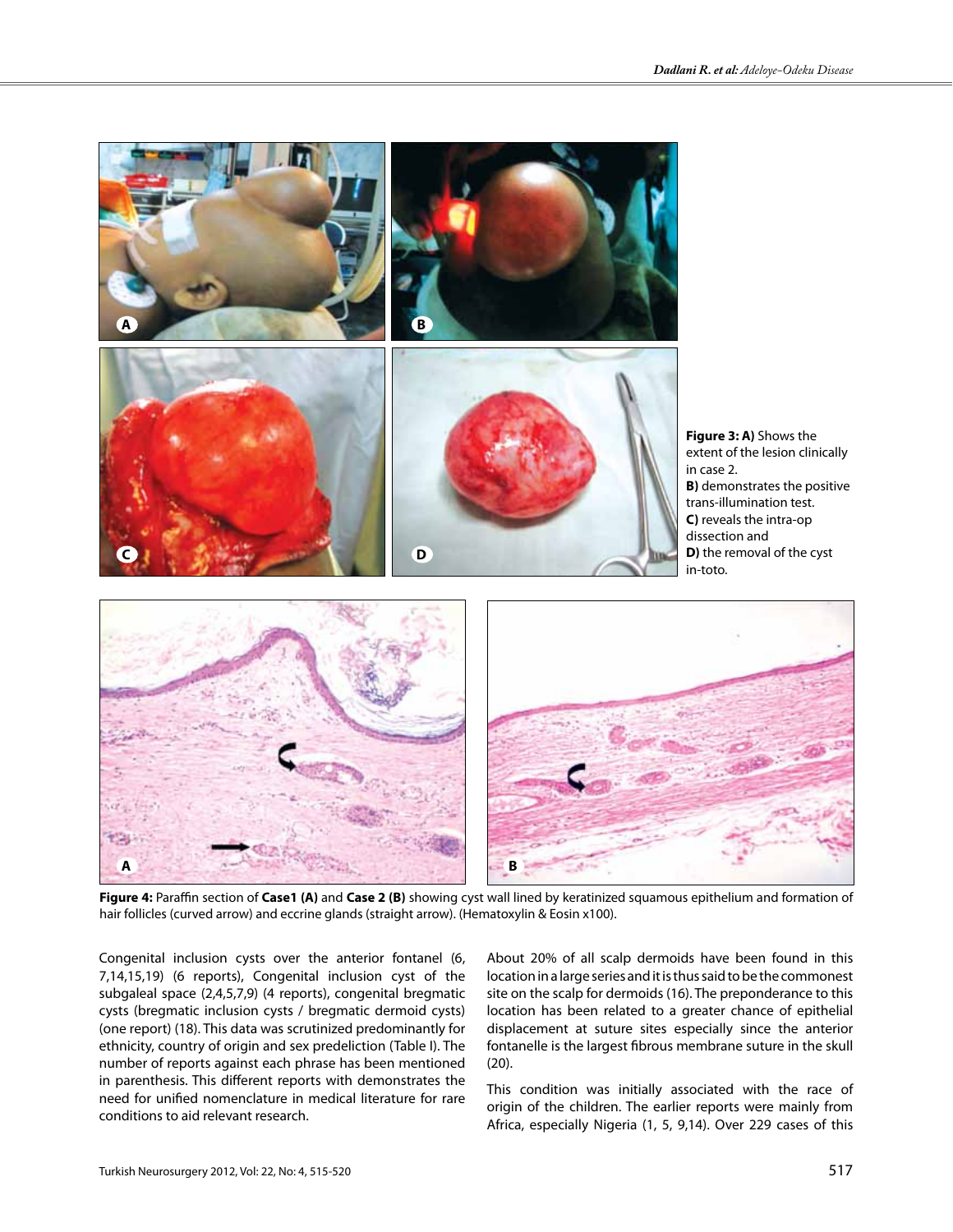condition have been reported in literature until 2003 (6). The approximate number of total reported cases from different countries and races are as follows: (Table I) Nigeria/Africa – almost a 100 cases (1, 2, 5, 9,14,18), Japan- 15 (19), China 13 (20), Czechoslovakia – 13 (17), Canada -23 (16), Brazil 6 (6), Turkey -4 (3) and India 3 (13,18). A series of mixed ethnicity of Mestizo and Mullato children has also been published (8).

A large series of 35 Red Cross War Memorial Children's Hospital and Groote Schuur Hospital between 1969 and 1990 in which they reported 2 children being of Indian origin (18). The only other reference to this condition in an Indian child is by Mohanty et al. in a letter to the editor mentioning the extremely rare occurrence of this condition in Indian children (13) giving a figure of 1.3% of all reported cases. We report 2 infants presenting with this condition in a span of 3 years in a busy neurosurgical setup. This would pre-suppose a much higher incidence of the condition than reported earlier. The possible reasons for not recognizing this condition may be the management by diverse specialties, e.g., Pediatric surgeons, general and plastic surgeons.

Most cases reported in literature have been operated by neurosurgeons. This is primarily due to referral system to tertiary centers in which most congenital calvarial midline swellings in children are assumed to be meningoencephalocoeles (1,16,18). In the original description by Adeloye and Odeku one child had an encephalocoele (1). Encephalocoeles over the anterior fontanelle are extremely rare (1). We have used the eponymous term of "Adeloye-Odeku" disease for this condition to commemorate the original description of this rare disease entity (1, 8).

There have reports with both male preponderance (3, 7, 17, 18,19) and female preponderance in large series (8,16). In the present report we had one male and one female child. The size of the lesion has been associated with the age of the patient as a general rule in some reports (18) but in others this

| s. no.         | <b>Reference</b>                              | Year | No. of patients | <b>Race/Country</b>                                                  | M: F              |
|----------------|-----------------------------------------------|------|-----------------|----------------------------------------------------------------------|-------------------|
| 1              | Adeloye A, Odeku EL <sup>1</sup>              | 1971 | $18^{\circ}$    | African/Nigeria <sup>a</sup>                                         | 1:2               |
| $\overline{2}$ | F.E Glauser et al. 9                          | 1978 | 11              | African / Rhodesia <sup>b</sup>                                      | 1:2               |
| 3              | Ojikutu NA et al. <sup>14</sup>               | 1980 | $2*$            | African /Nigeria <sup>b</sup>                                        | 1:1               |
| $\overline{4}$ | Chaudhari AB et al. <sup>5</sup>              | 1982 | 21              | African /Nigeria <sup>c</sup>                                        | 1:2               |
| 5              | Pannell BW et al. <sup>16</sup>               | 1982 | 25              | Canada 23 Caucasians <sup>a</sup><br>2 Not mentioned                 | 1:2               |
| 6              | Kanamaru K et al.                             | 1984 | $\mathbf{1}$    | Japanese                                                             | 1:0               |
| $\overline{7}$ | Chaudhari AB <sup>4</sup>                     | 1984 | 23 <sub>0</sub> | Caucasian <sup>c</sup>                                               | N.A               |
| 8              | Wong TT et al. <sup>20</sup>                  | 1986 | 8               | Taiwan/Chinese <sup>a</sup>                                          | 3:5               |
| 9              | Parízek J et al. <sup>17</sup>                | 1989 | 13              | Czechoslovakia <sup>a</sup>                                          | 2:1               |
| 10             | Oliveira HA et al. <sup>15</sup>              | 1989 | $\mathbf{1}$    | Brazil <sup>b</sup>                                                  | <b>NA</b>         |
| 11             | Hayath S et al. <sup>10</sup>                 | 1989 |                 | a                                                                    |                   |
| 12             | Peter JC et al. <sup>18</sup>                 | 1992 | 35              | 31 African <sup>d</sup><br><b>Britain</b><br>2 Caucasian<br>2 Indian | 4:3               |
| 13             | Martínez-Lage Sánchez JF et al. <sup>12</sup> | 1992 | $5^{\wedge}$    | Spain <sup>a</sup>                                                   | N.A               |
| 14             | Tan EC et al. <sup>19</sup>                   | 1993 | $5(4/1)$ ^      | Japan <sup>b</sup>                                                   | $3(1):1^{\wedge}$ |
| 15             | Isozumi T et al. <sup>11</sup>                | 1995 |                 | Japanese <sup>a</sup>                                                | 1:0               |
| 16             | de Carvalho GT et al. <sup>7</sup>            | 2001 | $4/3$ $\land$   | Brazil 4 Caucasian<br>3 Afro Brazalian c                             | $4:3 \wedge$      |
| 17             | de Aquino HB et al. <sup>6</sup>              | 2003 | 3               | Brazil <sup>b</sup>                                                  | 2:1               |
| 18             | Aslan O et al. <sup>3</sup>                   | 2004 | $\overline{4}$  | Turkey <sup>a</sup>                                                  | 4:0               |
| 19             | Asani MO et al. <sup>2</sup>                  | 2005 | 1               | African/Nigeria <sup>c</sup>                                         | 1:0               |

**Table I:** Pubmed Review of all Reported Cases Using the Phrases Outlined Below

*<sup>O</sup>- Only 14 cysts had histological confirmation. One cyst was an encephalocoele*

*\*- cyst contained clear fluid*

*Italics- cases reported in children of Indian origin*

*^ - Epidermoid cysts included in study.* 

*# -Adult patients*

*<sup>a</sup> -dermoid cyst over anterior fontanelle*

*<sup>b</sup> -Congenital inclusion cyst of the subgaleal space*

*<sup>c</sup> -Congenital inclusion cyst of the subgaleal space*

*<sup>d</sup> -Congenital bregmatic cysts / Bregmatic inclusion cysts / Bregmatic dermoid cysts*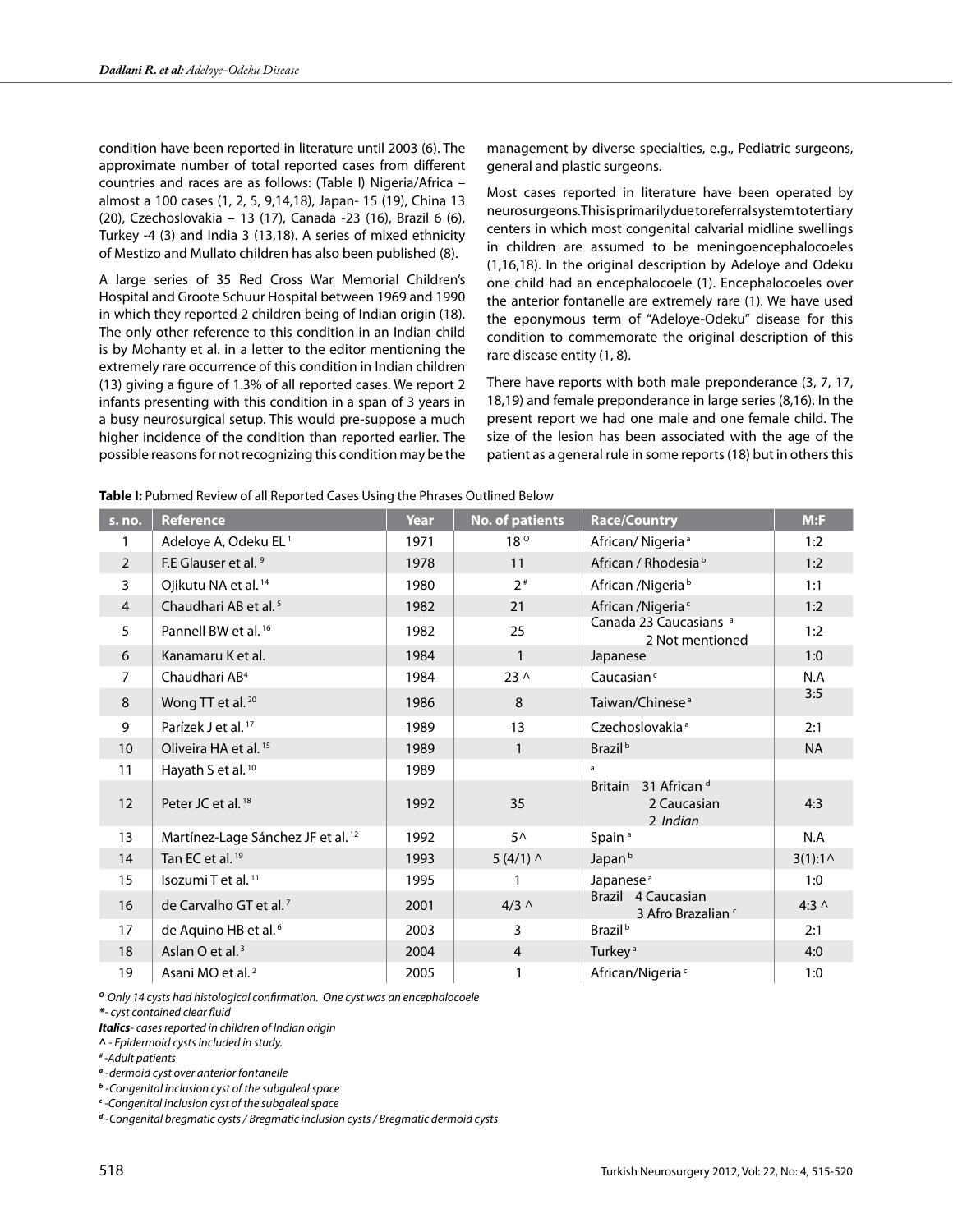association has not been found (16). The anterior angle of the anterior fontanelle has been described as the most common site of the lesion (16).

These cysts clinically are freely mobile (as in both our cases), usually trans- illuminate and may appear to increase on crying (1,13,16,18). Clinically, therefore, these are often confused with a dysraphic meningoencephalocoele (1,16,18,20). Unlike dermoid cysts in relation to other CNS location, those overlying the AF do not demonstrate any associated dermal sinus (3, 18). Both patients had clear cyst contents and transillumination was positive clinically (Figure 3B). The differential diagnosis should include; Hemangiomas, hamartomas, lipomas, encephalocoeles and epidermoids (1,18,20). There have been few reports of epidermoid cysts over the anterior fontanelle but are extremely rare (3) and said to be so in view of the embryogical differences with the dermoid cyst (3). Sebaceous cyst, lipoma, cephalhematoma, lymphangioma, hemangioma and sinus pericranii are said to be the other differential diagnosis (3).

Radiological diagnosis in earlier times ranged from puncture and aspiration, air cisternography and ventriculography to pneumoencephalograpy (1,3) to computerized tomography (C.T) and magnetic resonance imaging (MRI). Although benign these cysts are associated with bony erosion or flattening of the calvarium (3,20). This was also seen in our second case. Figure 2C, D and E demonstrates the asymmetrically widened anterior fontanelle. In the second patient, an MR venogram (MRV) delineated the non-involvement of the superior sagittal sinus (Figure 2F). It also delineates the anatomy to prevent necessitating burr holes, circumferential excision and exploration of the lesion up to the superior sagittal sinus, as has been described (16). Ruling out intracranial extension has been mentioned as an important consideration, although this may be seen in dermoids elsewhere on the scalp but none have been reported over the AF (16). Mid-sagittal or coronal MRI has been recommended to rule out intracranial extension of the lesion (11).

Although these lesions have no intracranial extension, they are usually treated by neurosurgeons because of the differential diagnoses in some of which an intracranial extension may be present and the proximity of the superior sagittal sinus (16, 17,20). The surgical excision is quite simple. The plane of these lesions is always sub-aponeurotic and approached with an elliptical, (1,16,18,20) or bicoronal incision (3,16). Blunt dissection is carried out and the lesions are excised in toto (1, 3,16). The redundant skin may be excised (18) as was done in both our cases. The only complications reported with surgery are dural tears and a post op leptomeningeal cyst formation (16). Neither of our cases had any complications.

Clear cyst fluid has been reported to be very rare in large cysts (5). Although in Adeloye et al's original report the smaller cysts had clear fluid (the exact number of patients is not mentioned) (1).

Histopathology always confirms the diagnosis (1-20). In both cases the diagnosis was clenched by histopathology. It has been stated that with increasing pressure the cyst lining elements may regress and may resemble an epidermoid cyst which is much rarer than dermoid cysts (17).

# **Conclusions**

The Adeloye-Odeku disease, although well documented in the literature, is still rare in the Indian sub-continent. The review of literature revealed several interesting findings: The disease has been reported from virtually all races but continues to be most prevalent in the black African population, the earlier reports of female preponderance appear incorrect with many reports of male preponderance and the condition continues to be operated by neurosurgeons necessitating an increased familiarity in the neurosurgical community.

#### **Conflict of Interest**

The authors report no conflict of interest concerning the materials or methods used in this study or the findings specified in this paper.

#### **References**

- 1. Adeloye A, Odeku EL: Congenital subgaleal cysts over the anterior fontanelle in Nigerians. Arch Dis Child 46:95-98, 1971
- 2. Asani MO, Yakubu AA, Edino ST: Congenital inclusion cyst of the subgaleal space: A case report. Niger J Med 14:434-435, 2005
- 3. Aslan O, Ozveren F, Kotil K, Ozdemir B, Kuscuoglu U, Bilge T: Congenital dermoid cyst of the anterior fontanelle in Turkish children--four case reports. Neurol Med Chir (Tokyo) 44: 150-152, 2004
- 4. Chaudhari AB, Rosenthal AD, Lipper S: Congenital inclusion cysts of the subgaleal space. Surg Neurol 21:61-66, 1984
- 5. Chaudhari AB, Ladapo F, Mordi VP, Choudhury KJ, Naseem A, Obe JA: Congenital inclusion cyst of the subgaleal space. J Neurosurg 56:540-544 1982
- 6. de Aquino HB, de Miranda CC, de Britto Filho CA, Carelli EF, Borges G: Congenital dermoid inclusion cyst over the anterior fontanel: Report of three cases. Arq Neuropsiquiatr 61:448- 452, 2003
- 7. de Carvalho GT, Fagundes-Pereyra WJ, Marques JA, Dantas FL, de Sousa AA: Congenital inclusion cysts of the anterior fontanelle. Surg Neurol 56:400-405, 2001
- 8. Fermín S, Fernández-Guerra RA, López-Camacho O, Alvarez R: (mulato) Congenital dermoid cyst of the anterior fontanel in mestizo-mulatto children. Childs Nerv Syst 17:353-355, 2001
- 9. Glasauer FE, Levy LF, Auchterlonie WC: Congenital inclusion dermoid cyst of the anterior fontanel. J Neurosurg 48:274-278 1978
- 10. Hayath S, Seetharam W, Kumari G, Dinakar I, Nightingale F: Congenital dermoid cyst over the anterior fontanelle. Br J Clin Pract 43:119-120, 1989
- 11. Isozumi T, Tsuji A, Nakasu S, Matsuda M, Handa J: Congenital dermoid cyst over the anterior fontanelle: Case report. No Shinkei Geka 23:423-427, 1995 (Original article in Japanese)